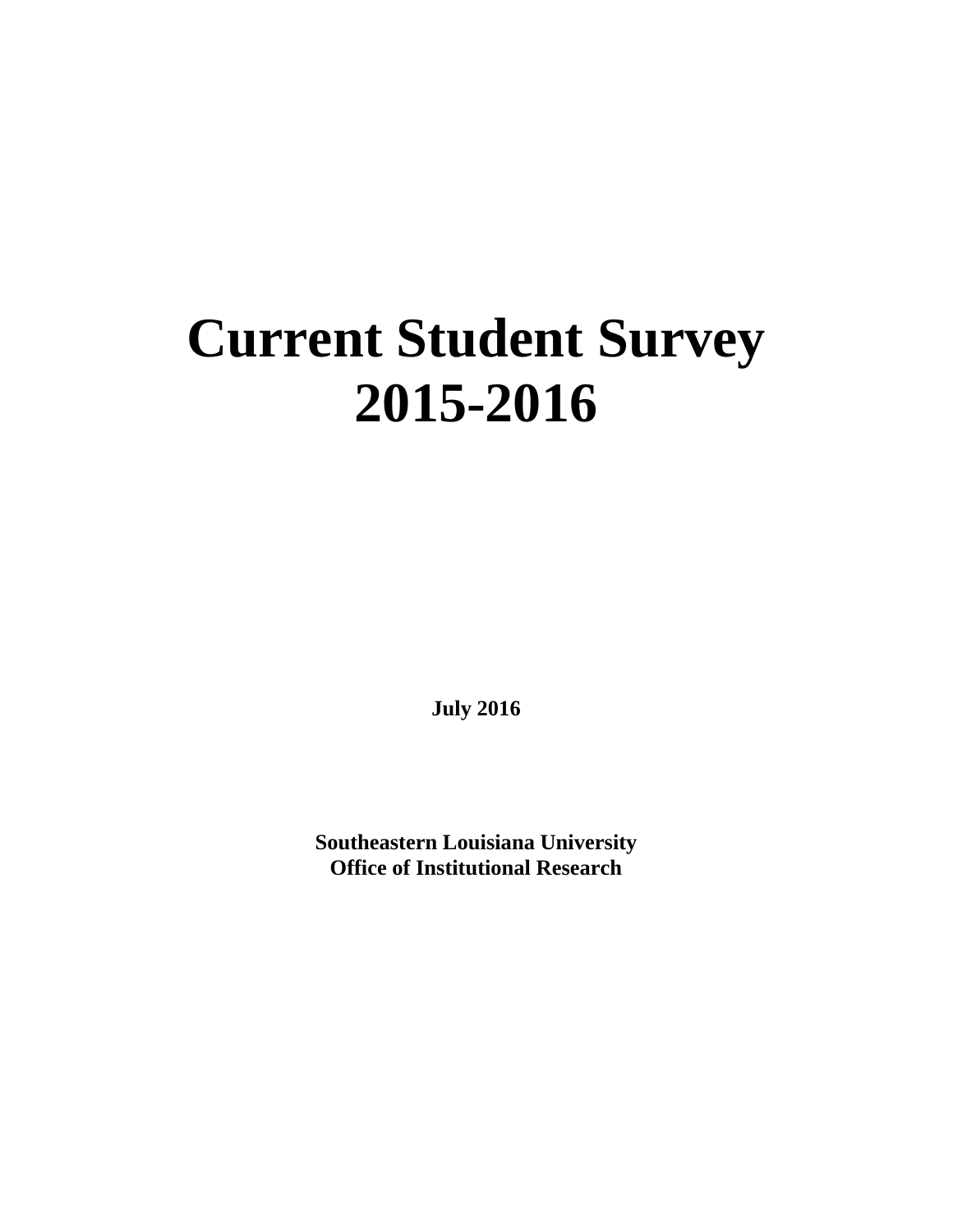A total of 2,501 surveys were sent electronically via SurveyMonkey to a randomly selected sample of students who were enrolled at Southeastern in the Fall of 2015. Of the 2,501 surveys distributed, 541 were completed for a response rate of 22%.

## **Student Activities and Student Life**

This question asked respondents how often during the current academic year, they had attended a variety of campus events and activities. Overall, respondents were most likely to have attended Events sponsored by a student organization (57%) and least likely to have attended films that were not required for class  $(20\%)$ .

| Please indicate how often, during the current academic year, you have attended the<br>following campus events or activities |              |     |                     |     |                   |             |  |  |  |  |
|-----------------------------------------------------------------------------------------------------------------------------|--------------|-----|---------------------|-----|-------------------|-------------|--|--|--|--|
|                                                                                                                             | <b>Never</b> |     | <b>Occasionally</b> |     | <b>Frequently</b> |             |  |  |  |  |
|                                                                                                                             | %            | N   | $\%$                | N   | $\%$              | $\mathbf N$ |  |  |  |  |
| <b>Athletic Events</b>                                                                                                      | 50.2%        | 218 | 32.0%               | 139 | 17.7%             | 77          |  |  |  |  |
| Spiritual/Religious activities                                                                                              | 76.5%        | 332 | 14.1%               | 61  | 9.4%              | 41          |  |  |  |  |
| Films that were not required for a class                                                                                    | 79.7%        | 345 | 15.5%               | 67  | 4.8%              | 21          |  |  |  |  |
| Events sponsored by student organizations                                                                                   | 42.6%        | 185 | 41.9%               | 182 | 15.4%             | 67          |  |  |  |  |
| Plays that were not required for a class                                                                                    | 74.5%        | 324 | 17.2%               | 75  | 8.3%              | 36          |  |  |  |  |
| Concerts that were not required for a class                                                                                 | 75.1%        | 326 | 19.8%               | 86  | 5.1%              | 22          |  |  |  |  |
| Art Shows that were not required for a class                                                                                | 78.5%        | 340 | 16.9%               | 73  | 4.6%              | 20          |  |  |  |  |
| Cultural, ethnic, or international events                                                                                   | 74.7%        | 324 | 19.8%               | 86  | 5.5%              | 24          |  |  |  |  |
| Events sponsored by offices on campus                                                                                       | 51.9%        | 224 | 40.0%               | 173 | 8.1%              | 35          |  |  |  |  |
| <b>Intramural Sports</b>                                                                                                    | 74.9%        | 322 | 15.8%               | 68  | 9.3%              | 40          |  |  |  |  |
| <b>Fitness Classes</b>                                                                                                      | 74.9%        | 325 | 19.1%               | 83  | 6.0%              | 26          |  |  |  |  |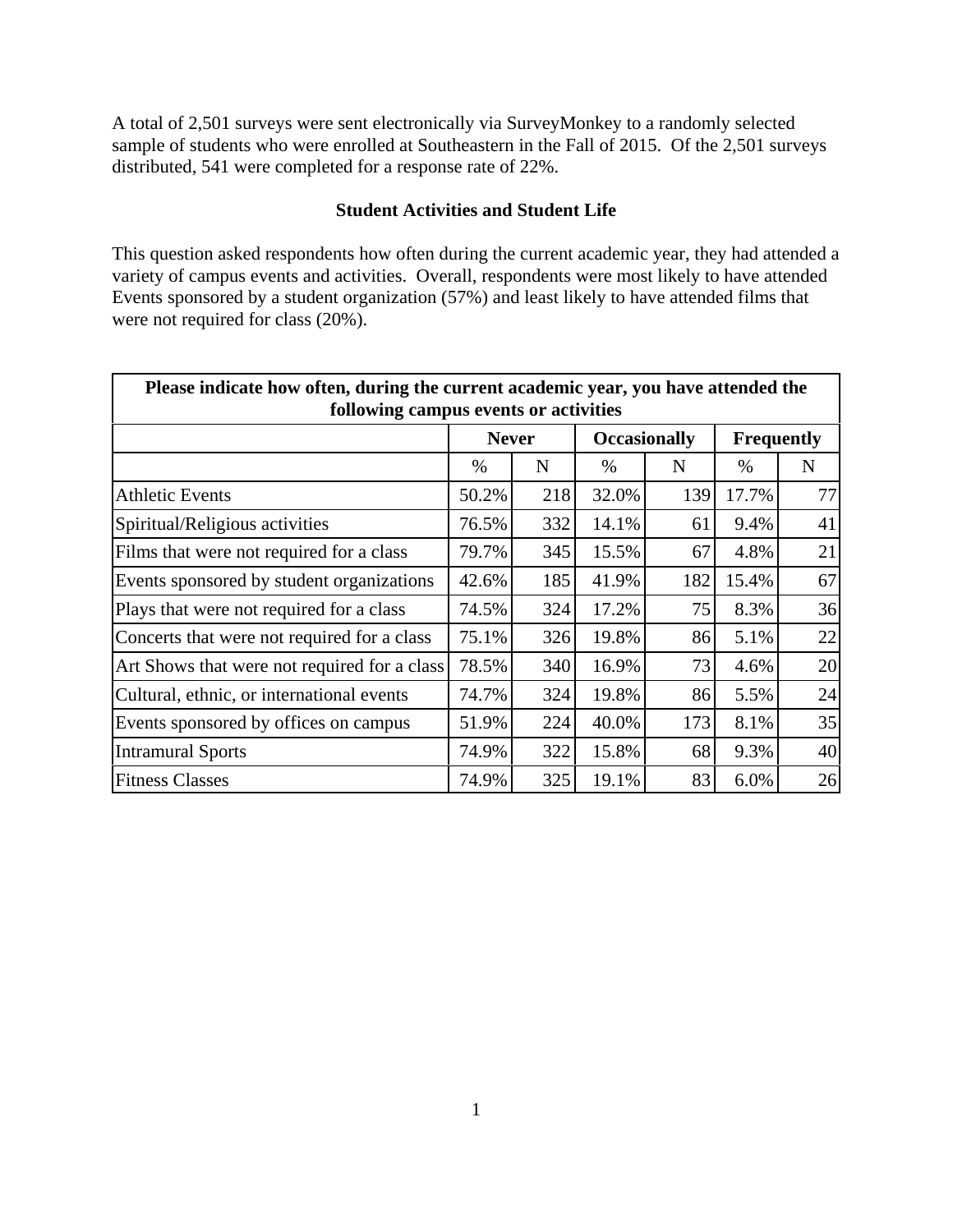Respondents were asked to rank when the times they are most likely to attend a campus event that is not required by a class. Overall, respondents are most likely to attend an event in the evening, followed by late afternoon, middle of the day, and finally, evening.

| Please rank the times below from when you are most likely to attend a campus event that<br>is not required by a class, to when you are least likely |                            |                  |       |     |       |     |                             |     |  |  |
|-----------------------------------------------------------------------------------------------------------------------------------------------------|----------------------------|------------------|-------|-----|-------|-----|-----------------------------|-----|--|--|
|                                                                                                                                                     | 1 - Least<br><b>Likely</b> |                  |       |     |       |     | $4 - Most$<br><b>Likely</b> |     |  |  |
|                                                                                                                                                     | $\%$                       | N                | $\%$  | N   | %     | N   | %                           | N   |  |  |
| Middle of the Day $(11:00-2:00)$                                                                                                                    | 29.6%                      | 104 <sup> </sup> | 27.6% | 97  | 16.2% | 57  | 26.5%                       | 93  |  |  |
| Late Afternoon $(2:00-5:00)$                                                                                                                        | 6.6%                       | 24               | 22.6% | 82  | 43.8% | 159 | 27.0%                       | 98  |  |  |
| Evening (6:00-10:00)                                                                                                                                | 9.2%                       | 34               | 27.8% | 103 | 22.2% | 82  | 40.8%                       | 151 |  |  |
| Weekends                                                                                                                                            | 57.3%                      | 216              | 16.7% | 63  | 13.8% |     | 12.2%                       | 46  |  |  |

When asked if they have been a member of a student organization at Southeastern, the majority of the students (48.3%, n=250) indicated they have not been a member, while about a third (35.1%, n=182) have been.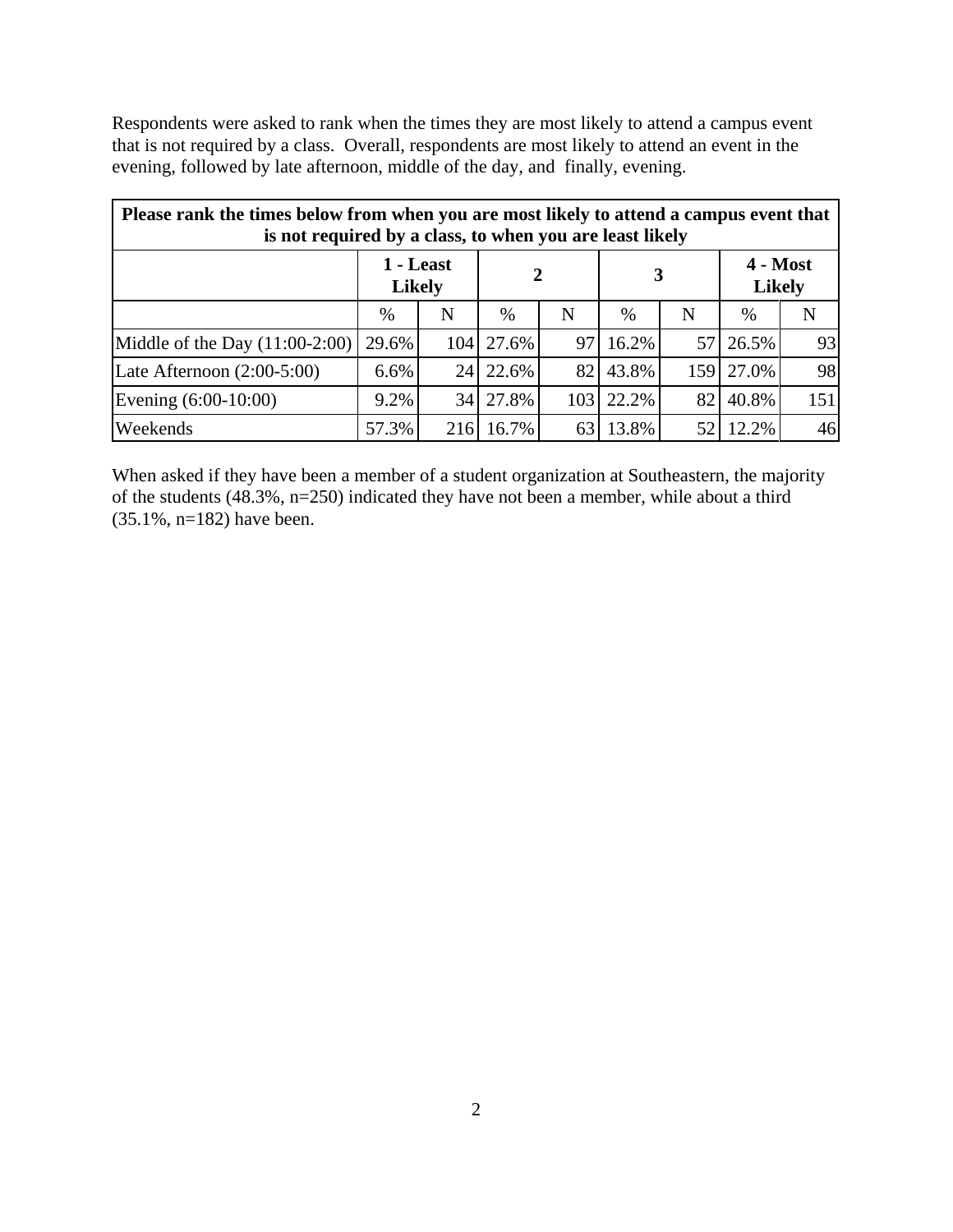This section asked students to indicate their level of agreement with each of the statements about their experiences at Southeastern. The item rated the lowest overall was "I know where to find the campus crime statistics" (mean=2.19). The highest rated item was "I have made new friends on campus" (mean=3.96).

| On a scale from 1 to 5, where 1 means Strongly Disagree and 5 means Strongly Agree, please indicate your level of<br>agreement with each of the following statements |                                |           |               |           |               |           |               |             |                       |           |             |
|----------------------------------------------------------------------------------------------------------------------------------------------------------------------|--------------------------------|-----------|---------------|-----------|---------------|-----------|---------------|-------------|-----------------------|-----------|-------------|
|                                                                                                                                                                      | 1- Strongly<br><b>Disagree</b> |           | 2             |           | 3             |           | 4             |             | 5 - Strongly<br>Agree |           | <b>Mean</b> |
|                                                                                                                                                                      | $\frac{0}{0}$                  | ${\bf N}$ | $\frac{0}{0}$ | ${\bf N}$ | $\frac{0}{0}$ | ${\bf N}$ | $\frac{0}{0}$ | $\mathbf N$ | $\frac{0}{0}$         | ${\bf N}$ |             |
| I feel a sense of belonging at<br>Southeastern.                                                                                                                      | 6.6%                           | 34        | 8.3%          | 43        | 19.3%         | 100       | 21.2%         | 110         | 23.7%                 | 123       | 3.60        |
| I feel a sense of pride about<br>Southeastern.                                                                                                                       | 4.1%                           | 21        | 6.6%          | 34        | 18.0%         | 93        | 21.8%         | 113         | 29.0%                 | 150       | 3.82        |
| There is a lot of value in belonging to<br>a Southeastern student organization.                                                                                      | 8.5%                           | 44        | 9.1%          | 47        | 23.2%         | 120       | 17.2%         | 89          | 21.0%                 | 109       | 3.42        |
| Southeastern faculty show concern for<br>students as individuals.                                                                                                    | 5.0%                           | 26        | 6.6%          | 34        | 16.2%         | 84        | 27.0%         | 140         | 24.7%                 | 128       | 3.75        |
| Southeastern staff and administrators<br>show concern for students as<br>individuals.                                                                                | 5.2%                           | 27        | 6.2%          | 32        | 18.3%         | 95        | 25.5%         | 132         | 24.3%                 | 126       | 3.72        |
| I have made new friends on campus.                                                                                                                                   | 5.8%                           | 30        | 5.8%          | 30        | 5.8%          | 56        | 20.5%         | 106         | 36.3%                 | 188       | 3.96        |
| I know a faculty member with whom I<br>would feel comfortable discussing a<br>personal problem.                                                                      | 13.9%                          | 72        | 9.3%          | 48        | 9.3%          | 57        | 16.0%         | 83          | 29.0%                 | 150       | 3.47        |
| I have experienced personal growth at<br>Southeastern.                                                                                                               | 3.9%                           | 20        | 7.5%          | 39        | 7.5%          | 70        | 20.3%         | 105         | 34.6%                 | 179       | 3.93        |
| Faculty are fair and unbiased in their<br>treatment of students from all cultures.                                                                                   | 2.7%                           | 14        | 7.1%          | 37        | 7.1%          | 79        | 25.7%         | 133         | 28.6%                 | 146       | 3.88        |
| I know a staff member with whom I<br>would feel comfortable discussing a<br>personal problem.                                                                        | 15.1%                          | 78        | 9.5%          | 49        | 9.5%          | 68        | 14.5%         | 75          | 26.8%                 | 139       | 3.36        |
| Southeastern offers students<br>opportunities to participate in<br>volunteer work                                                                                    | 4.2%                           | 22        | 7.9%          | 41        | 7.9%          | 99        | 22.2%         | 115         | 25.7%                 | 133       | 3.72        |
| I know where to find the campus crime<br>statistics.                                                                                                                 | 35.5%                          | 184       | 17.0%         | 88        | 17.0%         | 59        | 6.6%          | 34          | 8.7%                  | 45        | 2.19        |
| I know what the Student Code of<br>Conduct is.                                                                                                                       | 10.6%                          | 55        | 7.9%          | 41        | 7.9%          | 88        | 17.8%         | 92          | 25.9%                 | 134       | 3.51        |
| I know where to find the Student Code<br>of Conduct.                                                                                                                 | 12.5%                          | 65        | 11.6%         | 60        | 11.6%         | 72        | 18.5%         | 96          | 23.0%                 | 119       | 3.35        |
| Overall, there is a campus atmosphere<br>of ethnic, political, and religious<br>understanding and acceptance.                                                        | 4.1%                           | 21        | 5.2%          | 27        | 5.2%          | 100       | 24.7%         | 128         | 25.7%                 | 133       | 3.79        |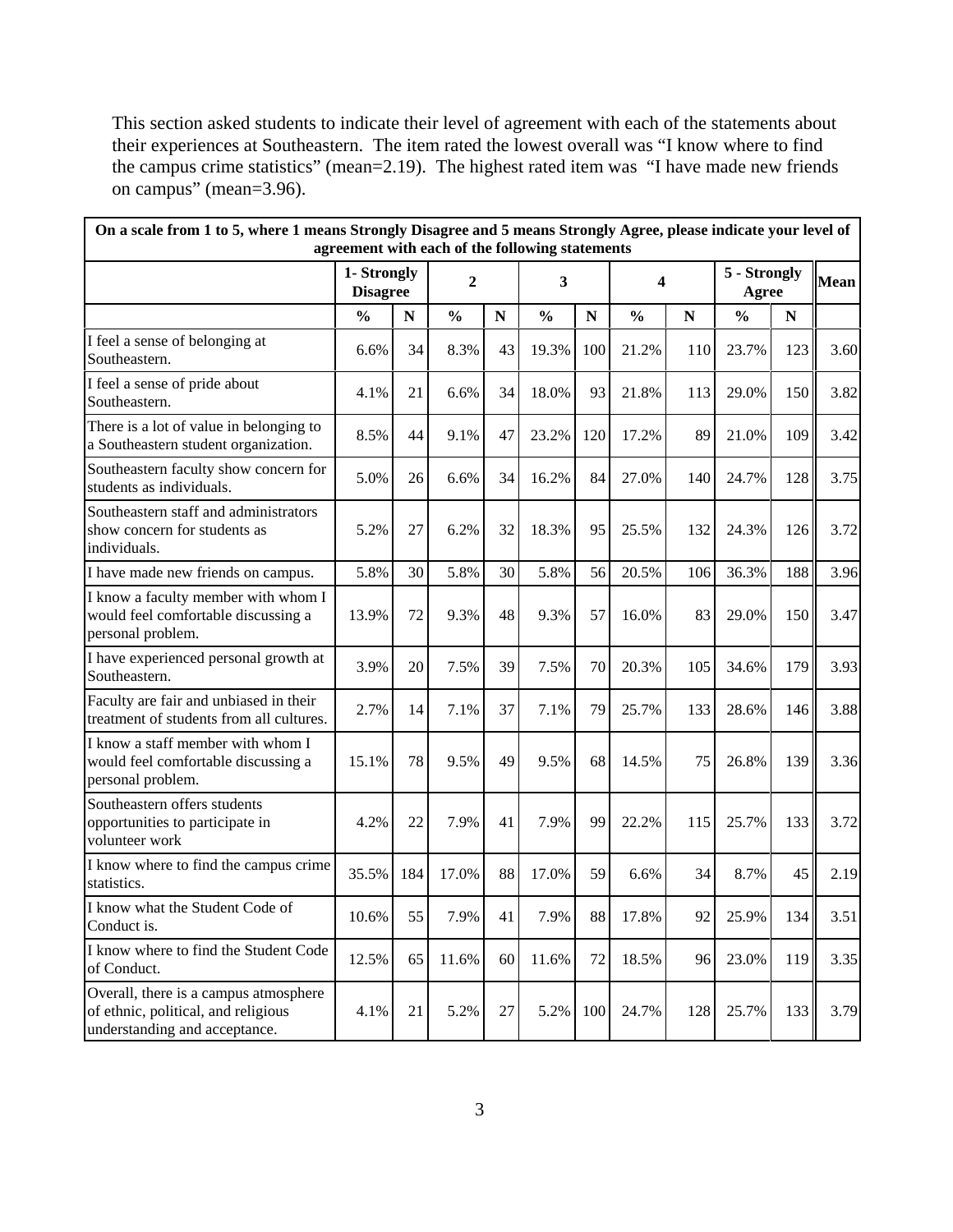## **What is the one thing you would like to change about Southeastern?**

Respondents were asked to name one thing they would like to change about Southeastern. A total of 180 respondents made a comment. The most common change was regarding parking (16.7%, 30 respondents), including dissatisfaction with the amount of student parking available, the amount tickets are written for, and parking in general. The next most common change dealt with technology (10.0%, 18 respondents), including better wifi and more computer labs. Below are other themes, in order of endorsement:

- 1. Campus dining (8.9%, 16)
- 2. Safety on Campus (7.8%, 14)
- 3. Course offerings (6.7%, 12)
- 4. Communications and keeping students informed (6.7%, 12)

All of the comments are presented below. These are verbatim statements from the students, the only editing was to remove obscene language, spelling and grammar is as the student wrote.

- $\bullet$  parking
- ! The campus PD should not be located in/ the same building as the women's dormitory.
- ! Nothing. I have thouroghly enjoyed my experience at Southeastern.
- Please, please, please renovate the Art buildings. They are falling apart and it is very hard to work in very less than ideal places - especially when the football stadium and all its glory is beaming away right next door.
- To offer a course that explains the steps necessary to apply to a graduate program. I get the runaround from advisors and teachers when I ask questions. I also had to find out from a fellow student about Moodle. No one told me about this when I applied to school.
- ! It's a business. Every aspect of operations, from book rentals to parking to Higher One, is geared towards profit, often to the detriment of the students. It should be a college, not a business. It should think like a college, act on behalf of the students. There are too many issues to list here. The online classes are, for the most part, the product of a third party, with no insight from the professor. They are a cash grab. I know this, for one of my professors expressed this in an email--his having to teach them, his limitations in teaching them, his frustrations in teaching them. It's a business, SELU. It feels like a business. But it's a means to an end, a very expensive means to an end.
- Better Wi-Fi on campus in all locations
- Registration
- ! I would like to see more activities on campus in the morning. I would also like to see an updated wifi connection on the 4th floor of SIMS library. The campus needs a larger police presence. Secure Pottle building with updated doors and locks. Add security cameras inside and out to buildings with valuable equipment inside.
- Parking is ridiculous
- ! I would like more lighting around campus for students that take night classes.
- Better support for Greek life.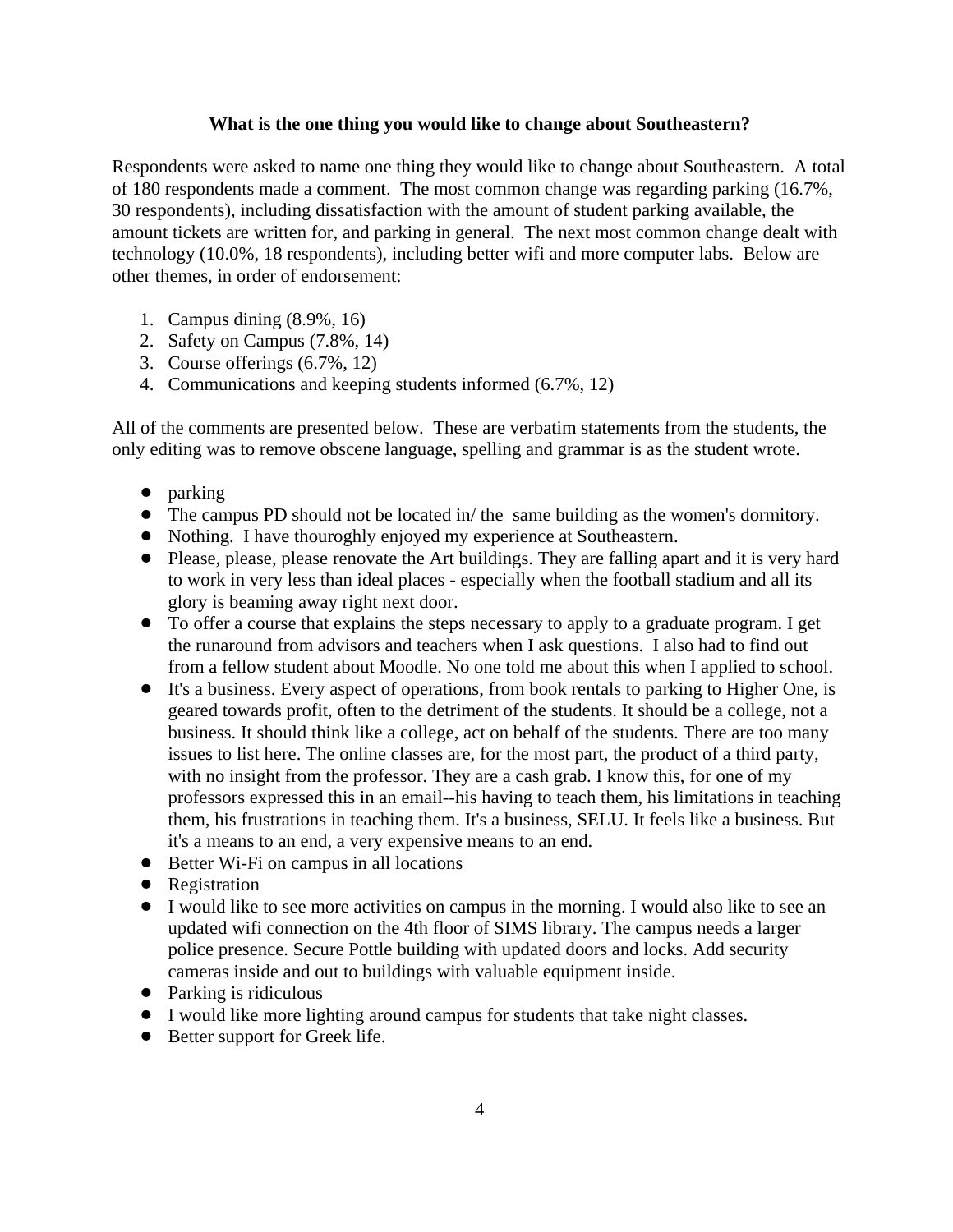- The problem with parking lot space being underutilized for students as well as overutilized for staff/faculty. Also, the fines for parking tickets on campus are outrageously expensive and seem to serve no purpose other than to put students who are already in debt in that much more debt.
- ! I would like the smoothie shop back. There is not a sidewalk to Smoothie King; thus, it becomes a hassle at times.
- Parking lots paved, 20 minute space between classes.
- Price
- ! I would like to see more classes offered off campus in Livingston Parish.
- ! How can you allow those ""Hellfire"" protesters on campus?! HOW?! They make your students feel so uncomfortable. You should be ashamed.
- ! Nothing. Perhaps faster printers (with a slight increase in Tuition to do so of course).
- The availability of classes throughout the year. I think I would have graduated sooner if the classes I needed were available when I needed them.
- the chemistry department
- The lighting on campus at night. The ease of use of LeoNet, particularly the viewing of degree progress.
- ! Parking availability for graduate students
- Less ambiguous parking signs.
- ! Nothing -- my experience overall has been great. Some miscommunication between departments with regards to advising, thesis guidelines, etc. Other than that, no complaints.
- The budget cuts
- ! I would like some stuff in Pottle fixed. If we could also have macintoshes on campus in a lab somewhere, that would also be amazing. And I want to bring back the phone charging stations in the union
- PARKING. Add more parking!!!
- ! Financial aid is joke. Half of the world there don't know what they are doing.
- It would be nice to have more parking.
- Nothing.
- All the nursing class should be at Hammond campus. Not all international students have a way to get to Baton Rouge on their own. It limits them in many ways from going into the nursing program despite interest.
- have more activities so that people from different majors can mingle
- ! More parking easily accessible and available. And don't take away our parking in the middle of a semester (White Hall).
- Card-swipe access to Pottle music building to practice when locked after hours.
- More getting together
- ! I would like to add food establishments to Baton Rouge campus.
- make Leonet more condensed and easier to follow graduate school application, orientation, and structure
- ! Being more informed about any events that are taking place on campus each day.
- ! I would like Southeastern to provide more food options
- Lower tuition.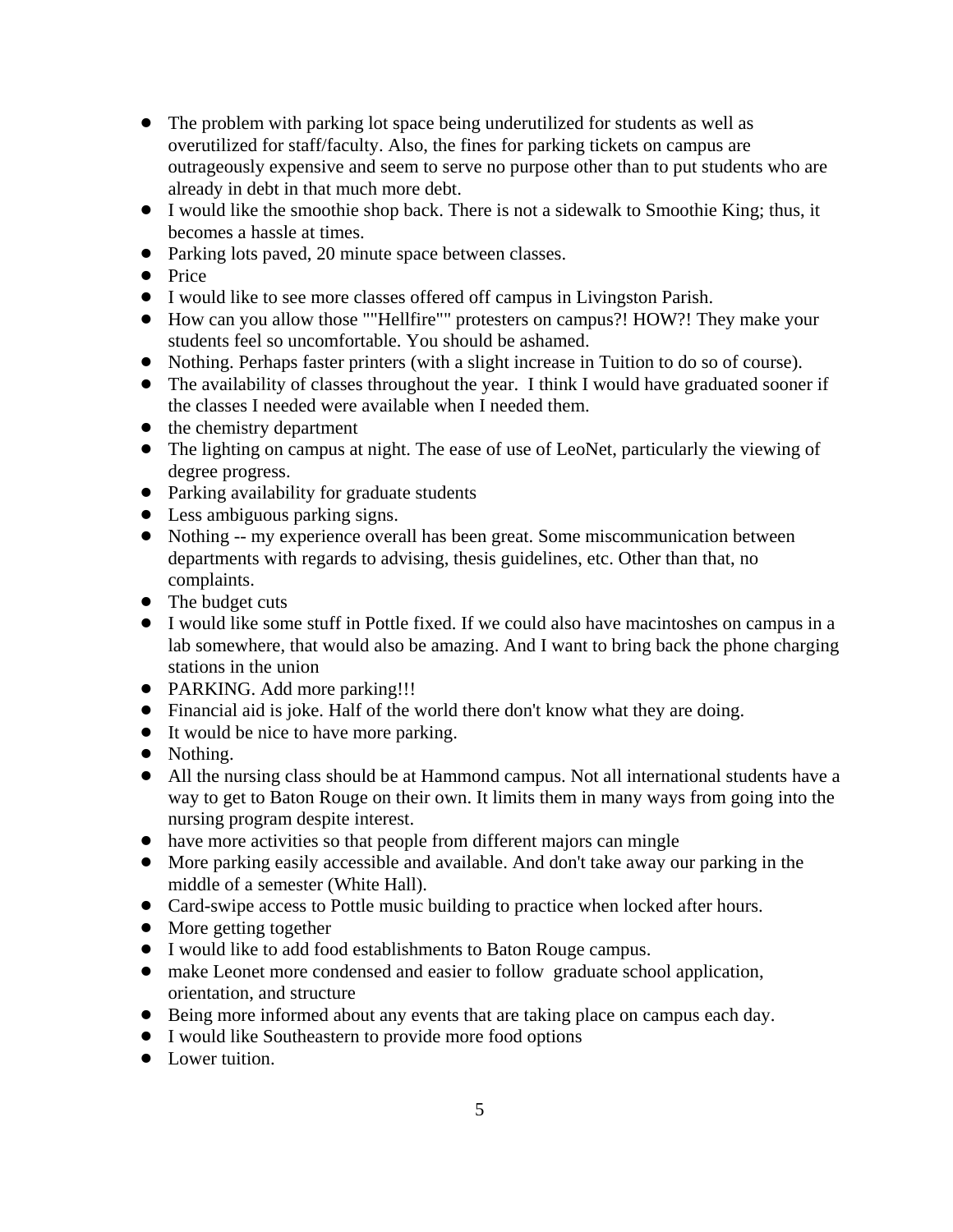- ! Make it easier for smaller campus organizations to thrive by cutting back on the paperwork and membership requirements
- Be more organized and informative
- ! I wish some of the buildings were updated a little more (AC problems, Heat problems, projectors don't work)
- Student involvement
- ! Maybe more computer labs and places to study around campus.
- the amount of white, straight, Christian promotion at this school.
- ! I would like to see more MBA class time offerings.
- Using more online based homework systems and A TON of more online classes.
- Get better quality Internet.
- ! Stronger emphasis on post-graduation employment. Preparing students with partnerships with local businesses to establish and match internships or other opportunities to expose students to real-world work experience
- The stairs in DVIC...
- ! I would love if Southeastern would not allow individuals and/or groups of people to stand outside of the Union and tell the whole student body that we are going to hell in a hand basket. They only create anger and resentment, absolutely nothing positive comes from these events. It is not the old men quietly handing out bibles that I have a problem with, it is the ones with signs that say ""you deserve hell fire"" and accuse students (and probably faculty and staff too) of living in a way that deserves an eternity in hell. They do not know our lives, our decisions, or our beliefs. Condemning people does not bring about one single positive outcome, for individuals or the campus community. I hope that it does not one day lead to violence from the anger that they are stirring up in people.
- parking and more computers in library
- ! He parking situation is rediculous. Especially with the construction going on now around white hall l
- For the School of Nurse the teachers are not trained to put aside their bias when teaching and grading the students. Some of the teachers apart of the nurseing program are very ruded and students know some of them are talking negativily about the students in the program. It is very unprofessional and needs to be addressed!
- ! Better help on North campus when it comes to transcripts and class credit.
- the fact that education classes during the summer are four days a week needs to be shortened. I cannot afford to drive out to campus for that many days. They need a class that teaches you how to use new technology in the classrooms. Like SmartBoards... they are cool but I have no clue how to use one.
- ! People who are studying to become teachers have most if not all classes in the TEC. The ONLY lab in the TEC IS NOT DEPENDABLE, it's never open! I can never go print anything if I need to!
- Lots of little things but mainly the chemistry courses directed towards biology majors; there needs to be either separate courses or better directed help!
- The way the parking people like they can talk to you like you are a child. They scream at you like you killed someone when you are just waiting in a faculty parking spot for a friend.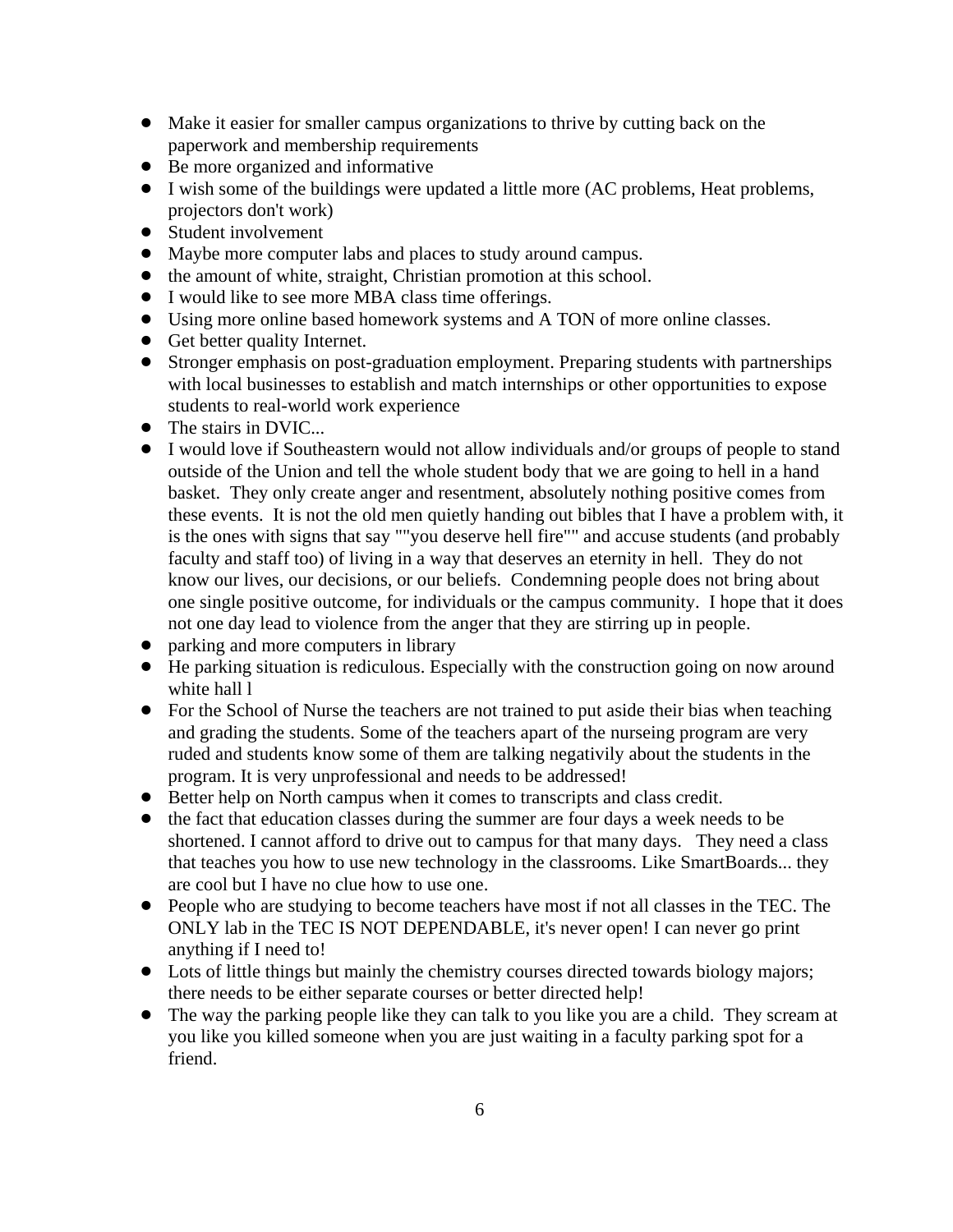- ! I wish they would reach out and inform transfer students more.
- ! I wish there were more summer / winter classes available .
- ! A larger importance needs to be placed on increasing student parking areas that are convenient
- More parking!
- Food options
- More parking for students.
- The ever increasing tuition to stop increasing and I would like my teachers to be paid more.
- More parking
- The Internet quality for on campus residents. It's atrocious every hour and day of the week.
- It is fine as it is currently.
- The cost of attending the school is becoming increasingly high and I would prefer the cost of tuition to stop increasing steadily.
- Some professors don't care about their students
- increasing janitorial effectiveness
- Improved school spirit. Also, SLU should be a place where students can stay at all school year with exception of holidays and enjoy the college life. SLU isn't that place for 90% of students. Mostly because there doesn't seem to be a certain vibe or energy on campus that you might see at other campuses.
- Campus carry
- There is a lot of room for improving the quality of professors in the chemistry department. Also I have an issue with SELU being dishonest with me personally as a student about whom will be teaching an upper level course. For example Dr. Beachy was listed to be teaching the Comparative Anatomy class and it ended up being taught by a new teacher that did not even have his PhD yet. This is an unfair and dishonest thing to do to the student body who is paying for their education. I ended up dropping this class because it was poorly instructed..... I would love to know what SELU could do to improve this and give me what I am paying for as one of the classes that I had to take stated.
- The lack of school spirit
- ! I think they should offer more bachelor degree options
- More food options
- The communication system. I think Southeastern offers great opportunities to get involved and volunteer and go to events, etc. These opportunities loose its value when no one knows about them. I think we should have a large electronic advertisement board outside the union or another central location.
- student union food is too expensive.
- The way the office and staff of southeastern (not teachers but employees) speak with students and the knowledge of the division they are working in.
- Have mobile app
- ! Internet courses and classes do not accommodate working students. Schedules for classes would better serve students if they were openly available with more flexible deadlines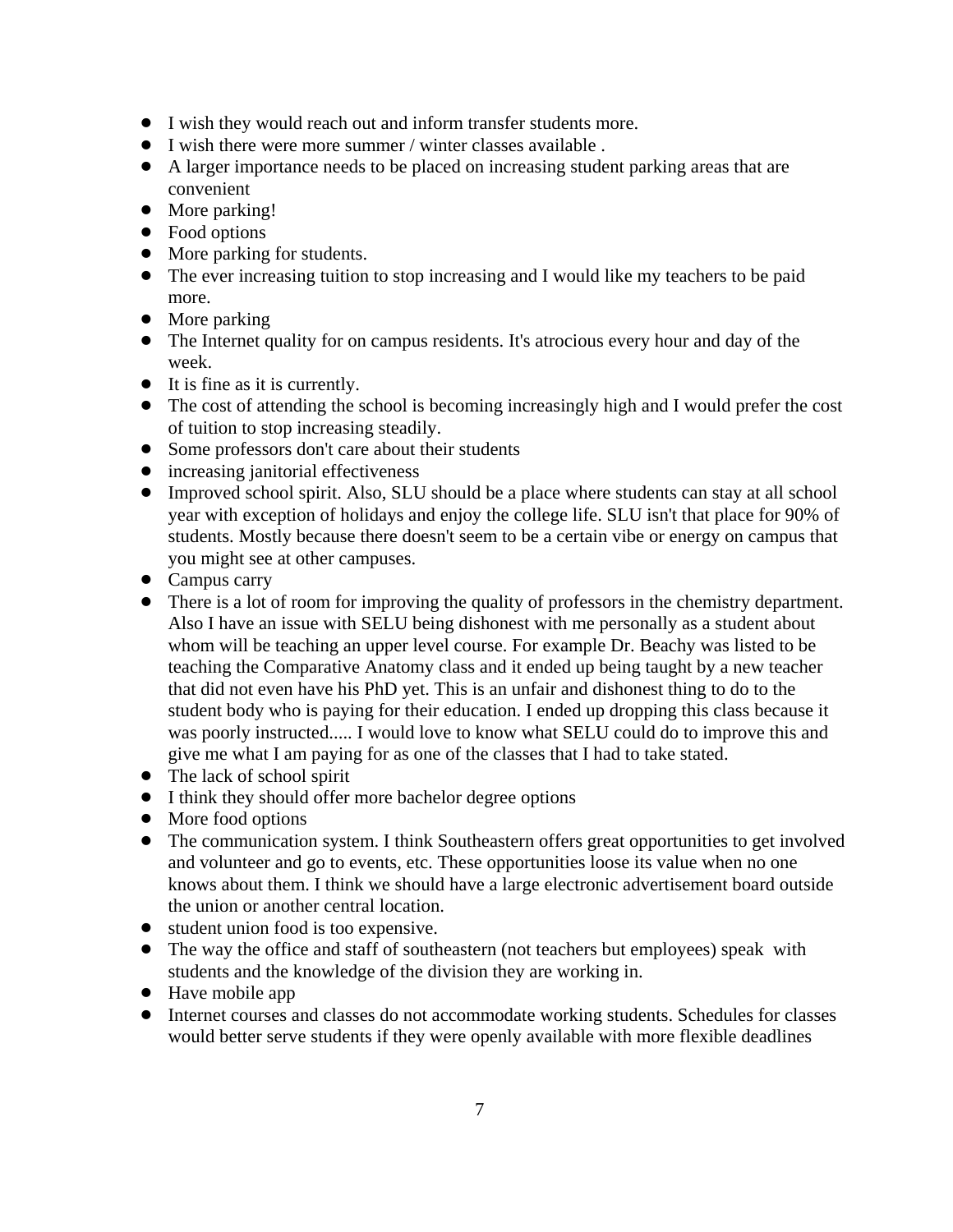- ! Southeastern could make small changes that could greatly improve the university. Firstly, the name of ""General Studies"" should be changed to ""Interdisciplinary Studies"". ""General Studies"" as a name of a program of study has a negative connotation and stigma about it. ""Interdisciplinary Studies"" is a more commonly used name for that plan of study and sounds much more attractive to students, employers, and graduate/professional schools. I also think Southeastern could benefit by making freshman live on campus to lose the commuter school reputation.
- Better parking
- There definitely needs to be more interest related student organizations on campus. There is an ample amount of academic organization, but a severe lack of interest group organizations. intjink that would extend a new branch for people who are not as outgoing to meet others who are interested in the same thing--be it hobby, music genre, television show, movie franchise, book, etc.
- **•** Get rid of athletics.
- I would like teachers who can teach.
- Dr. Echols
- ! I don't like it when they let the religious group come to protest that screams insults at students. Religious freedom is fine and other people that come are okay, but the group that comes every semester with the signs and who yell are disrespectful and hurtful to the student body at Southeastern.
- ! I live off-campus, but technically across the street. I like to think I have lived on campus because of how frequently I am on campus. Three things that have always bugged me: students who wear other college shirts, they would rather go to an LSU game because our student section sucks ass, and it is a huge commuter school. When I say the student section sucks, I am referring to football games when there is nothing to do for people who aren't in Greek Life while tailgating. There is no interaction on the student side with the football players, cheerleaders, or dancers. We honestly feel like we are on the visitors side whenever we are the future alumni. I am in Greek Life, and personally love our tailgates, but whenever I go to the game I feel like a visitor.
- I feel that the only people who are constantly aware of all of the activities would be those who are in a Fraternity/Sorority or some group/organization and those who live permanently on campus. I don't feel like the school does a very good job of including everyone. There doesn't feel like there is any school spirit on a daily basis. Southeastern just makes me feel like I'm just a number, not that I really matter.
- ! How non-traditional students are ostracized.
- ! More emphasis in theatre, like a major. Or just a greater emphasis in the arts.
- more free food
- ! More organization opportunities for non-traditional students including students living off campus (an hour and a half away).
- Student org flexibility FMA
- More places to eat
- Needs more lighting in the rock parking lot behind the library/ in front of union. Also needs better wifi in science buildings like mead, SBA, and biology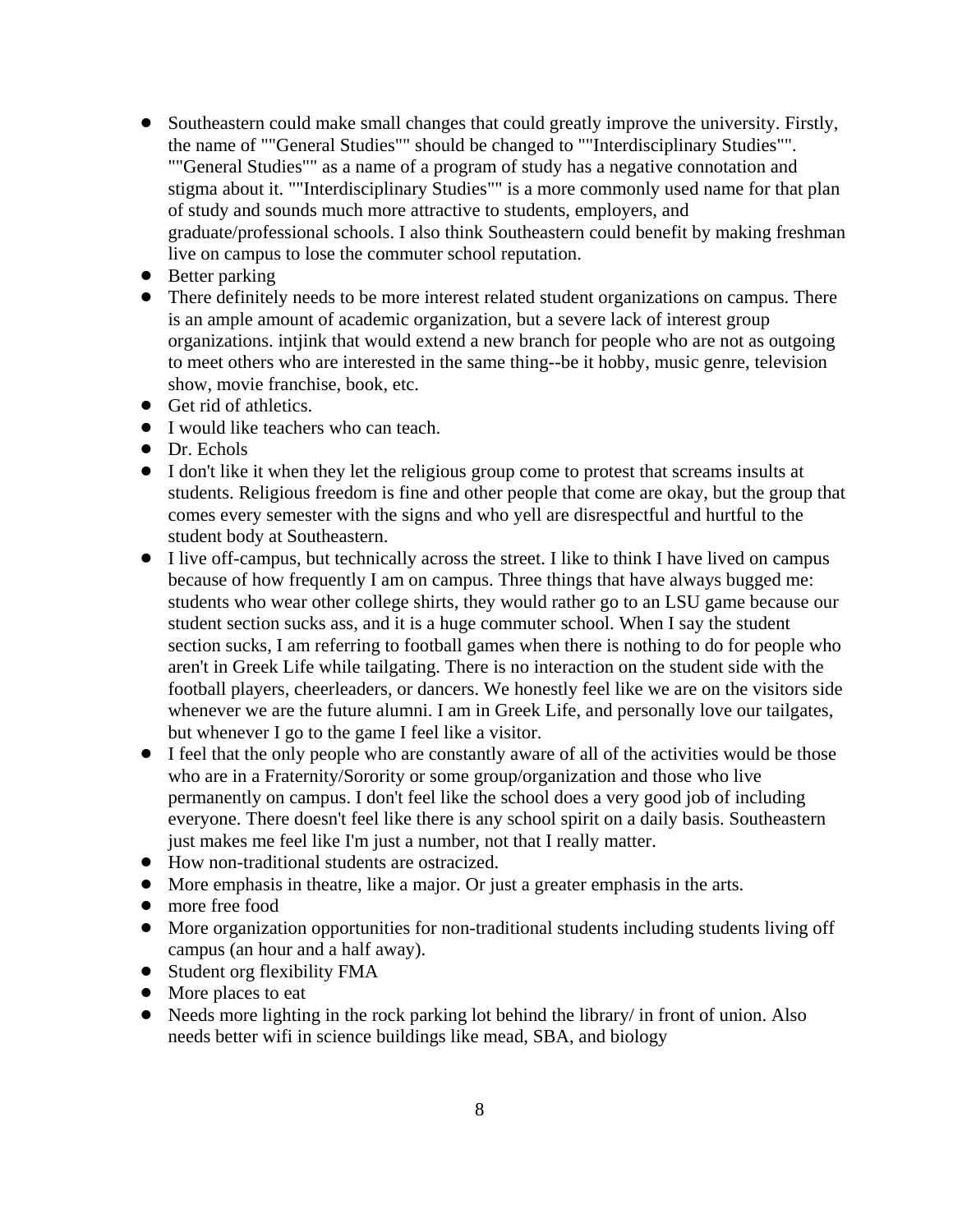- The opinions and view of High school students from local schools. I took SELU as a fall back school and I know many other students I graduated with felt the same way and some still do.
- The judgment on who gets accepted into nursing school.
- ! Moodle is horrible! Blackboard is so much easier! Horrible to try to figure out when all is due. Some teachers will cut a little slack and the others know that they post once a week in Moodle, but expect you to live your whole life on Moodle an email in case they try to pop up with a test or work due out of the blue. Also, tests on Moodle should be open for a few days! Some people work and go to school. Let's not ask for a private life because as you can see above, there is none. Just work and school! I'm miserable. Make a syllabus.Stick to dates. Leave test open for a few days. You won't stop the cheaters, but some of us have limited friends there. Hard workers get lower grades for non-flexible teachers but the popular kids will always cheat. Punish us for them? Come on. Be smarter than that!!!!!!!!
- To keep those religious groups off of campus permanently! And to also have a healthier fast food area in the union or campus, such as Jamba Juice, or smoothie king, or a Greek place like an albasha express. I would rather Subway be on campus rather than Quiznos.
- -a more useful police force that doesn't hand out tickets like Halloween candy -cracking down on rape culture in fraternities -more widespread advertisement of art shows and guest speakers/ other performances -more widespread advertisement of campus
- Price
- ! I find it very hard for students to become involved in on campus activities. There isn't much information provided regarding these activities or organizations for regular students.
- ! More flexibility on required courses for Bachelor's Degree. Students learn differently. No cookie-cutter approach
- The amount/quality of professors and classes offered.
- the funding towards the art departemnt needs to be higher and the arts and humanities need to interact and intersect more.
- ! Spend funds more wisely- we don't need 20 TVs, pool tables, and couches in a student union. We are here to go to school not hangout. I don't like paying an absurd amount of money for the student union when it's unecessary.
- The bad and slow internet
- ! How when taking a class that is not in one's major department you are treated like you are lesser than them. For instance most of my STEM class professors are complete elitist and take pride in failing students. Why? Not all are like this, but some literally are. I am yet to fail a class but after drop dates some just seem too happy with the amount of students who failed because they couldn't understand the material. Also when trying to ask question in the Financial Aid department I was treated like the most worthless piece of shit and constantly given rude and vague answers. I understand the job may be stressful, but that is no reason to be rude to someone who is genuinely knowledgeable about how to do something.
- Our parking options are too limited. We need more University Police officers on shifts at a time.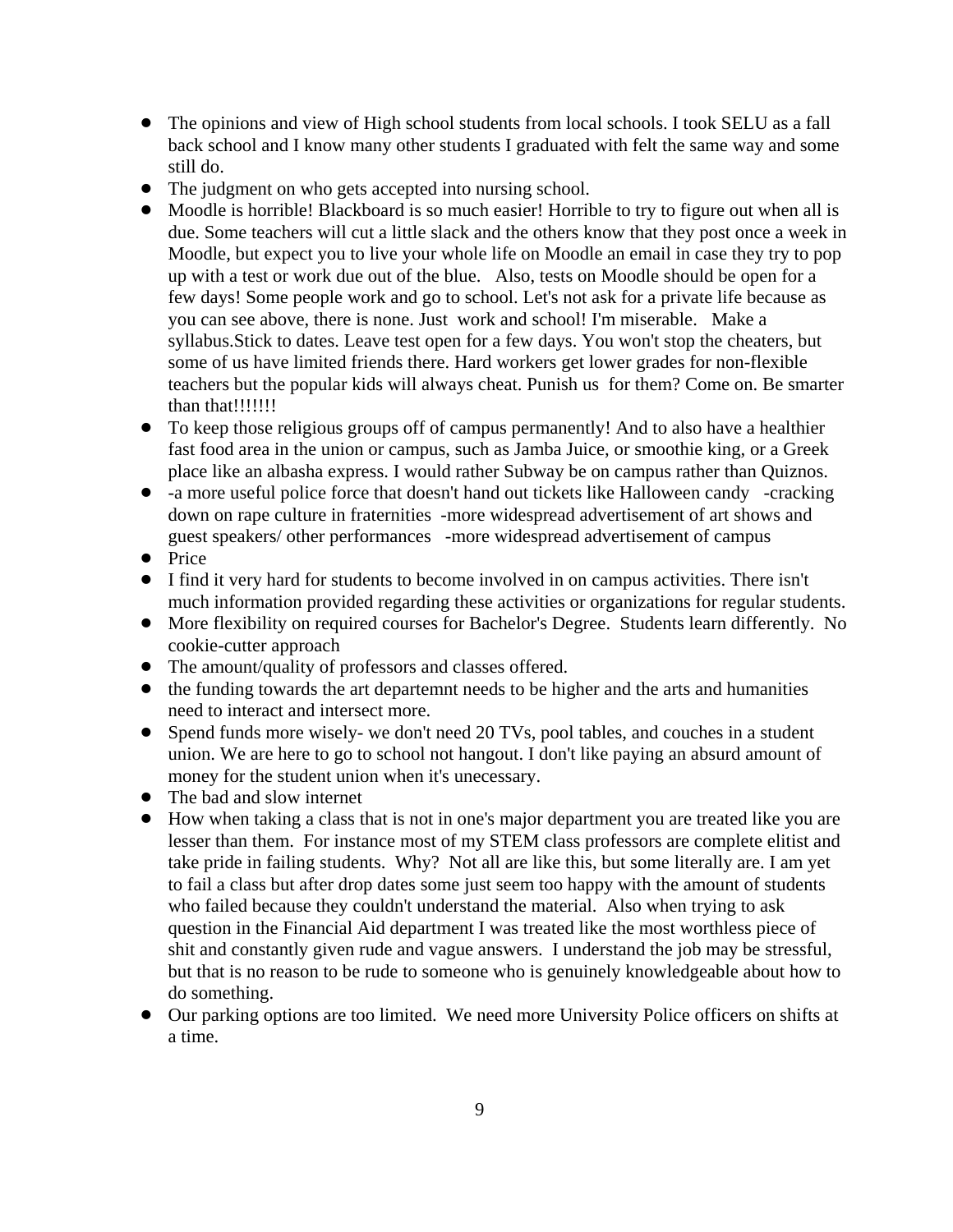- ! How cold the classrooms are and have a faster way to transport students to the buildings they need to go to.
- We have a lot of thots on campus. We need need more boys here. It's not fun anymore. More campus wide activities with all the students so we can meet and network with people.
- ! better lighting at night and better parking in general!
- Larger or more updates social spaces, that often feature events from organizations on campus, that and more Community service opportunities to improve our campus.
- ! I would like to see more parking for upper class if possible! Our school is growing, which of course is a great thing, but if it's possible! I also would like to see healthier food options downstairs! Maybe salad station? Pita pit! Subway!
- Subway in the union as well as smoothie king please
- Classes schedule
- on more than one occasion my teacher has never made the class visible on moodle to see grades. we always have to ask. and a few of them are really behind on grading when it comes to having a midterm grade before the drop date.
- ! Hire more professors so we can have more scheduling choices with our major courses.....we do have lives outside of Southeastern!
- Put more relevant information on their website.
- More scholarship opportunities and tutoring options
- Some of the office workers on campus, particularly the financial aid department, are horrid. Every other University that offered me admission had online access available for me with my scholarships showing as soon as they were awarded. SELU doesn't get anything done until the week before classes start. Improve the Wifi. The science buildings (SBA/Mead area) have horrid connections if you're not using a device with a powerful adaptor. There isn't enough bandwidth for every student on campus either, and if you expect us to use online textbook/assignment systems there needs to be a reliable connection. Give advance notice for days when certain areas of parking will be closed off, easily done with the email system.
- ! more information like jobs and other education opportunities for international students.
- The religious people that stand outside of Fayard yelling at everyone that they are going to hell.
- Through my five semesters tutition as been increasingly harder to cover on my own. This semester cost \$1100 which i pay out of pocket. If im going to pay this much i would like a breakdown of how much everything costs and where my tuition is being used.
- $\bullet$  The café
- I would like Southeastern to end the religious bullying that goes on each week by religious cults on campus that do not attend Southeastern (or any university). Bullying needs to stop, and religious bullying is still bullying.
- Parking
- ! PARKING WE NEED MORE PARKING FOR ALL CLASSES OF STUDENTS FRESHMAN PARKING IS SO TERRIBLE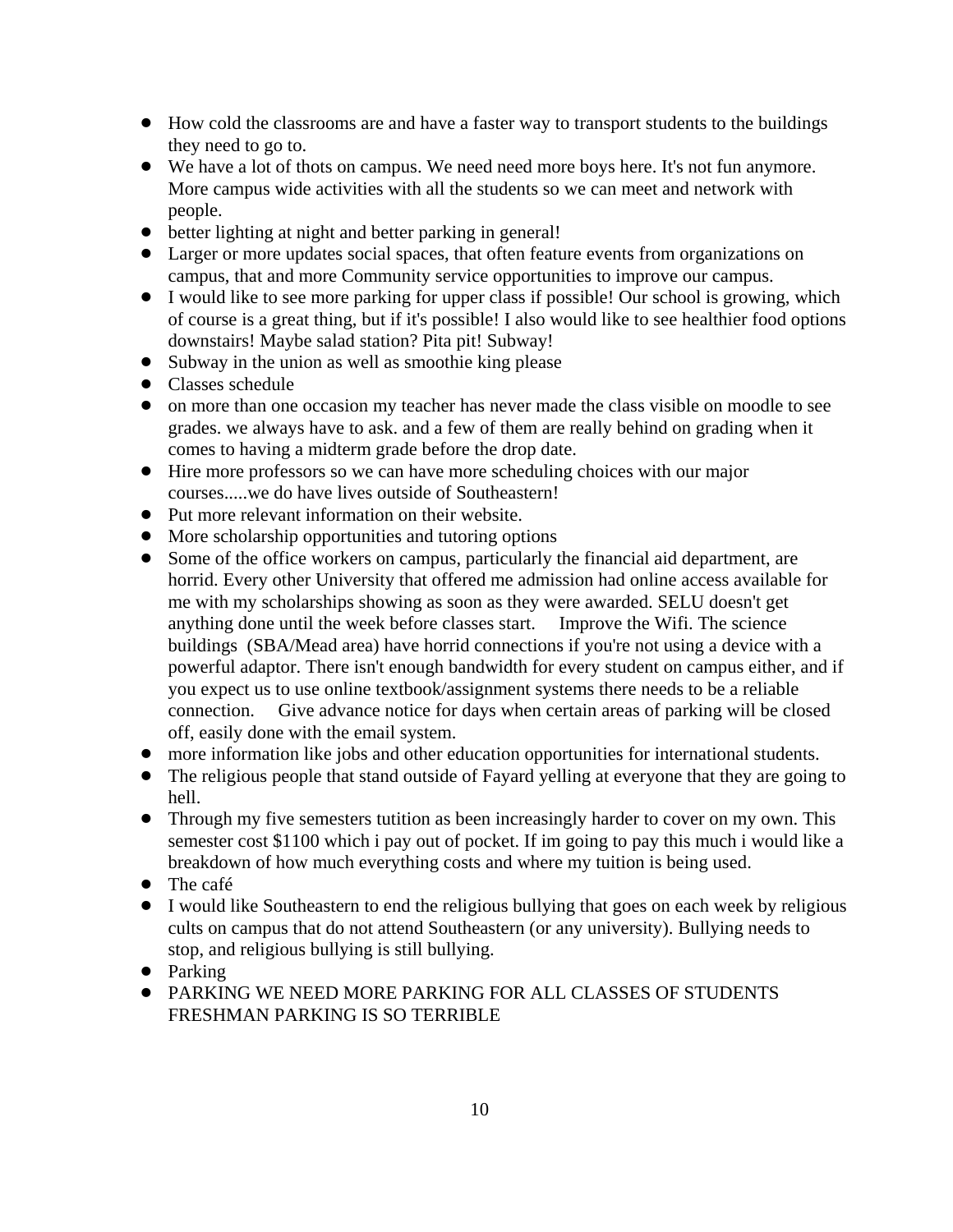- One thing that I would like to change would be the parking. I schedule 8:00 am classes and commute. To get a parking spot I have to arrive to campus by 7:15. I think more parking closer to each building would be more beneficial for students.
- ! Having more well-covered areas and walkways.
- The side walks should be where everyone actually walks. Or get rid of 3 hours of math lab, maybe make it 2 or 1.5, but its hard for commuters to get it all done.
- Let me be responsible for my own safety by allowing licensed students over the age of 21 to carry a firearm.(as we do off campus)
- ! Putting a computer lab in or near White Hall. Need more computer labs on campus.
- ! I would like the TEC computer lab to be open for more hours.
- Healthier food stores.
- parking by the biology building
- ! I would change the hours for the student union on Sundays. I feel that it should stay open until 10 pm for those incoming students arriving back on campus from the weekend. The hours for the mane dish area needs to be extended to 10 pm to allow time for those students who attend meetings or events to grab a bite to eat.
- More opportunities for the students to get together besides homecoming.
- ! Having better parking for Freshman and more parking spaces for everyone.
- ! Perhaps lowering the cost of living in dorms and lowering the cost of meal plans. It can be a lot to pay for people with not a lot of money (like me). So a lower price in those two would make me not as stressed out. Also perhaps more events to do on campus via with the students, so we can get to know more people rather than just going to classes.
- ! Freshman parking is a big issue for me, especially since I commute. I wish I could just park anywheres because I'm in and out in 10 minutes. It's a hassle to use the shuttle to go to the bookstore to grab one item, or to park there for an hour for one class. I love SLU and besides the parking there is no other issues I can see.
- ! Add a subways, popeyes, or raising canes and have cheaper choices.
- ! I would like for it to be easier to get an on campus job. I also think it would be a good idea to offer self defense classes for girls.
- class & grade requirements for each major
- Vandalism.
- The only things that I would suggest is upgrade the computers on campus and add more lighting around campus. I don't understand why our computers run Windows 7 or vista or in some cases Windows 95 when we all have to pay a fee for technology. Please update the software.
- Parking Lot on the gravel. I feel as if everyone pays enough money to be able to park on cement.
- more quiet areas
- I absolutely love Southeastern. I feel unsafe at times due to the recent campus shootings around our nation, not because of the unsafety at Southeastern in general.
- ! I would like there to be more opportunities to speak with some of my professors because I like being more than just a name or number
- More fun activities.
- the walk from the freshman parking lot